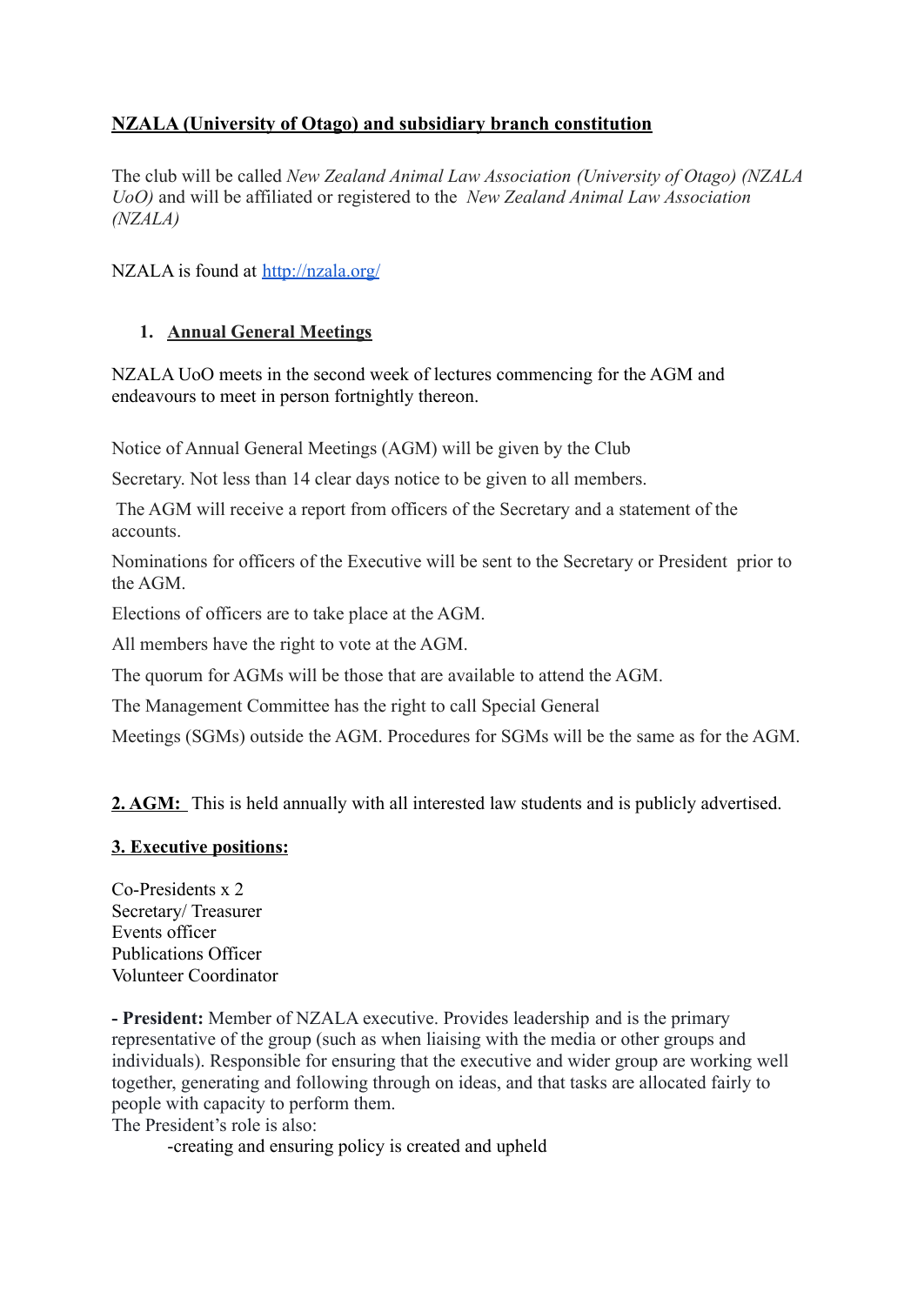- Raising agenda, especially annual agenda, ensuring limitations on agendas including making sure that the group is on track, limiting political ideas and liaising with external organisations including maintaining relationships and memorandums of understandings with wider groups.

-Primary education officer (in charge of or allocation of) animal law public education. **- Secretary/Treasurer:** Responsible for taking minutes at weekly meetings, making room bookings for meetings and events, and managing the group's finances. This includes managing applications for grant money, ensuring money is spent responsibly, and filing tax returns if necessary.

**- Publications Officer:** Responsible for publications that the group produce or are involved in. This includes the creation and distribution of promotional material (such as posters, flyers and e-mails), getting columns and articles published in media outlets, and distributing press releases.

**-Events/Volunteer Officer:** Responsible for booking rooms, finding speakers and liaising with the group to create events and fundraise & Primary contact with groups or individuals that NZALA are carrying out volunteer activities with, working with Events Officer

Voting is based on majority however if there are not enough people interested, positions remain by default positions of the previous year

## **4. Relationship with NZALA**

**NZALA:** The New Zealand Animal Law Association is a charity, it is a coalition of lawyers, law students and law graduates working to improve the welfare and lives of animals through the legal system. It currently have over 500 members throughout the country signed up, from Whangarei to Invercargill, spanning various practice areas, including lawyers working for large commercial law firms, criminal and civil litigators, in-house counsel, lawyers working for government and the judiciary, and include a Queens Counsel. The Association also has a number of honorary patrons, including the Honourable Michael Kirby AC CMG Australia .

**Objective:** Promoting positive legislative reform of animal law by writing submissions and reports to Select Committees and the National Animal Welfare Advisory Committee; Improving public awareness of animal law through public lectures, seminars, and other outreach efforts; Providing free legal assistance to animal protection organisations; Assisting with animal cruelty prosecutions; and Promoting the field of animal law at New Zealand law schools through community placement programmes.

**NZALA UoO** The president of NZALA (UO) is an executive member of NZALA has a right to vote in NZALA matters, the President attends monthly meetings. NZALA responsible for vito-ing media and other significant matters affecting the objective. NZALA (UoO) is bound by the NZALA Rules.

### **Further negotiations and ratifications between NZALA and UoO are in Schedule One.**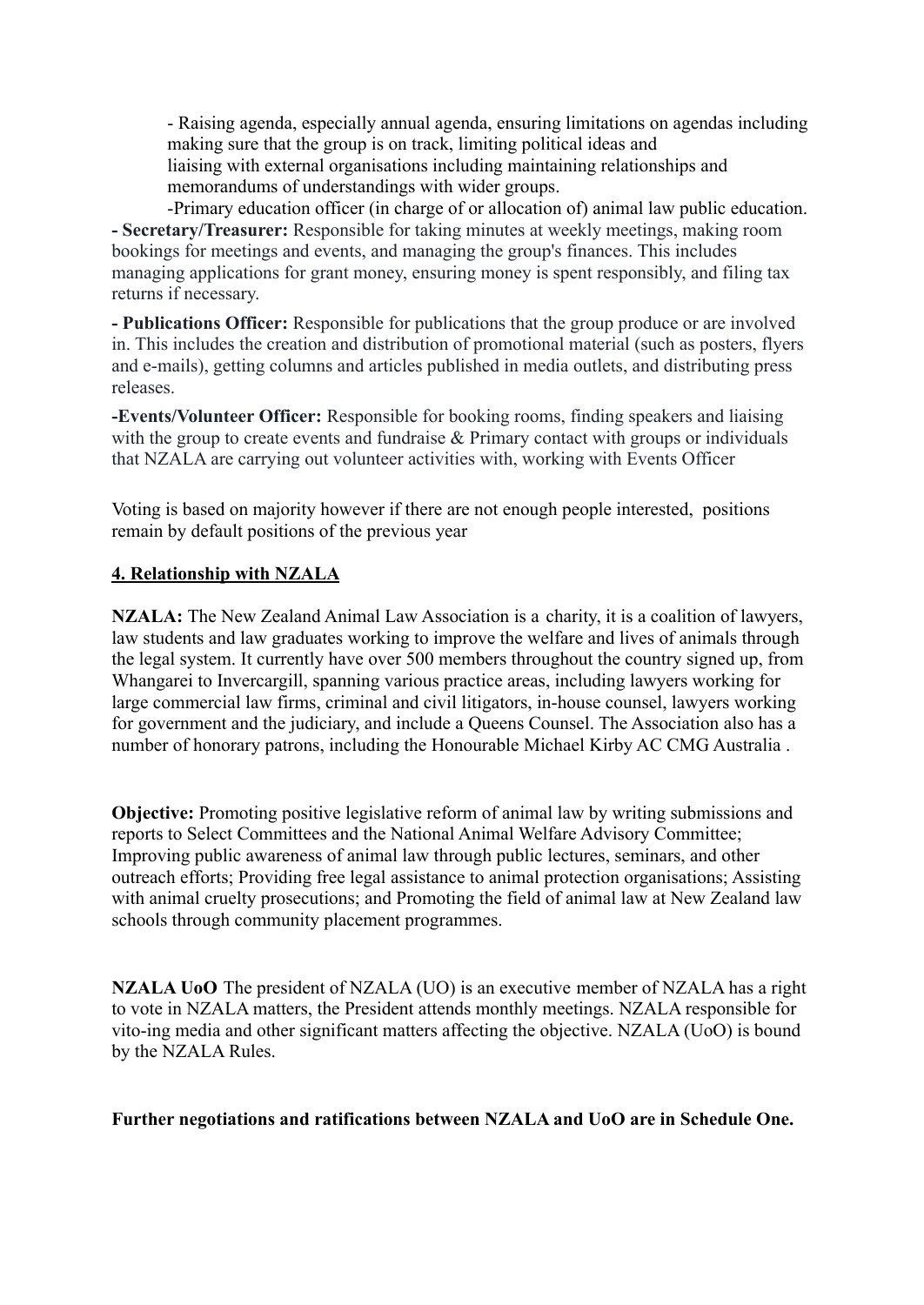## **5. Finances:**

The bank account is held by NZALA for charitable purposes. Student bodies are responsible for their own fundraising and the application for grants subject to what is available by NZALA.

All monies are to be used in accordance with the objective.

## **6. Animal Law week:**

Animal law week is held in September or talks are held during the year. Speakers are prominent lawyers or persons that work in the animal law field or have conducted research that align with the objective.

**Facebook:** facebook.com/otagostudentanimallegaldefencefund

## **7. Minutes:**

Minutes must be taken by the secretary at every meeting and must be available to NZALA and uploaded to the google docs page affiliated with the official email address after meetings.

## **8. Email:**

The Otago email is found at [otago@NZALA.org](mailto:otago@NZALA.org). Password: Animal123

Previous email address is: otagosald $f(\partial g)$ gmail.com Password: 321Animal

## **9. Discipline and appeals**

All complaints regarding the behaviour or conduct of members should be presented and submitted in writing to the Secretary.

The Management Committee will meet to hear complaints within *14* days of a complaint being lodged. The committee has the power to take appropriate disciplinary action including the termination of membership.

The outcome of a disciplinary hearing should be notified in writing to the person who lodged the complaint and the member against whom the complaint was made within *7* days of the hearing.

There will be the right of appeal to the Management Committee following disciplinary action being announced. The committee should consider the appeal within *14* days of the Secretary receiving the appeal.

## **10.Dissolution**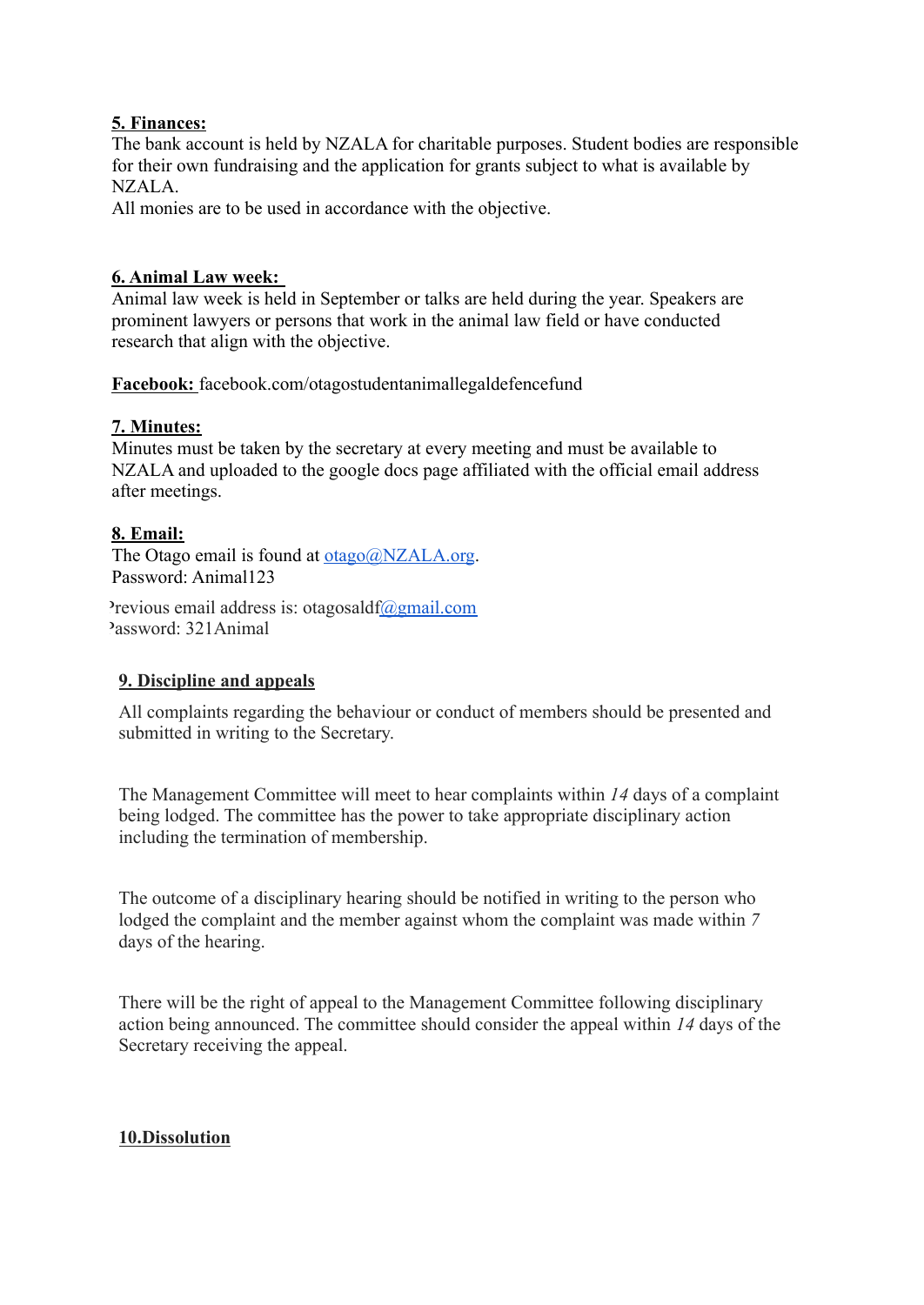A resolution to dissolve the club can only be passed at an NZALA AGM or SGM through a majority vote of the membership with the presence of the President.

In the event of dissolution, any assets of the club that remain will become the property of NZALA.

## **11. Amendments to the constitution**

The constitution will only be changed through agreement by majority vote at an AGM or SGM.

## **12. Student divisions:**

The Otago division is student and learning focused.

*The Otago branch is the supervisory body because of the merger with NZALA. the Otago Student Animal Legal Defence Fund (before the merger) had been working on establishing student interest outside of Otago in prior years and this is a structure that we had in mind in order to sustain consistency through the student bodies.*

The name of any subsidiary group will be New Zealand Animal Law Association *(Name of University)*

12.1 Public correspondence relating to student bodies is directed at Otago through facebook or email.

12.2 In the event of all the executive members in NZALA UoO graduating or the executive ceasing to exist, the President continues as Chair of the student groups and continues the role and responsibilities of the President. This may be amended by vote of NZALA in a AGM or SM. The role is in place to ensure that the structure and consistency of NZALA continues and that subsidiary bodies have directive and a point of contact.

12.3 The student body has the power to vote for executive roles within the student body in its own region.

## 12.4 Positions for a student subsidiary:

President- which will be you as elected by Otago due to your expression of interest an leadership.

Vice President

Secretary

Events officer

Otago also have a publications officer which is in charge of formulating the newsletter, there are other positions that sometimes crop up and die off over the years.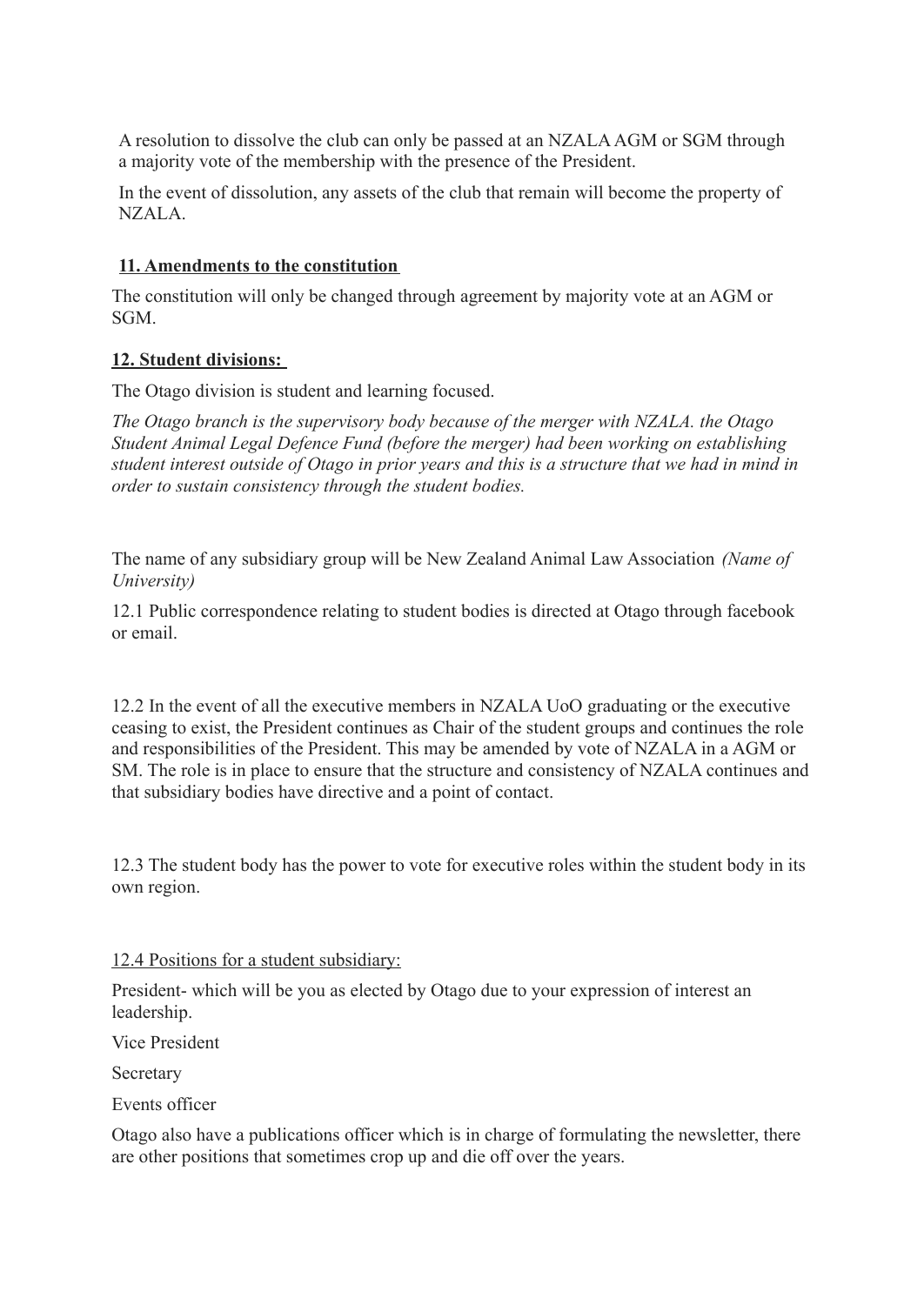Student divisions may create any relevant positions needed based on talents.

12.5 Publications and Facebook are run by Otago however all student contributions will be taken. This means that agendas and articles will be taken by all students interested, all law students from the student bodies can make any contribution and will be credited by name.

12.6 The events held by a student body will be entirely the bodies own responsibility but must align with NZALA objective, this means a pragmatic- non-extremist approach to animal welfare.

12.7 The student body may align itself with the interests of other groups. It is the President's job to ensure any conduct within the group aligns with the objective.

12.8 The President is primarily responsible for fostering interest and membership within the region and its law faculty.

12.9 Non-law students are able to attend meetings and help with the group, these are then 'supporters' not members. .

12.10 Any constitution of that group must be in accordance with this constitution and the requirements held by the relevant student association.

12.11 Interested groups should hold a first meeting, set an agenda for the group, and elect positions, fortnightly meetings at the same time that works for the first attendees of your group are recommended and subsequent communications will take place with NZALA UoO at the conclusion of that meeting.

12.12 Yearly agendas are a loose agenda, any interest for any other area for animal law is welcome throughout the year. It is recommended to align agendas with hot topics in the news.

12.13 Once an initial meeting has taken place, the student executive will join the Otago executive page on facebook for discussion and correspondence.

12.14 An AGM must be held at either the conclusion of that year or start of the next year to elect a new executive.

12.15 In the event of dissolution or resignation the President must notify the President of NZALA UoO. NZALA UoO must manage the dissolution of the group or resignation of an executive member with the cooperation of the President and must take all reasonable steps to allow for the continuing running of the group including making reasonable endeavours to fill the President's position.

Any future interest held by students of the relevant region will be deemed as a new executive subject to approval by NZALA UoO to allow the formation of a new group.

## **NZALA and Subsidiary groups**

The President and executive must take reasonable steps to foster interest in the group throughout the law faculty to allow for the group to continue in subsequent years.

NZALA membership is granted to all student law members, they must register as a member however do not have to pay associated membership fees. They must be enrolled in an Llb and have a current, active student ID

The student group is responsible for becoming a club as a part of the relevant student association and is responsible for any obligations under that association and is responsible for its own funding.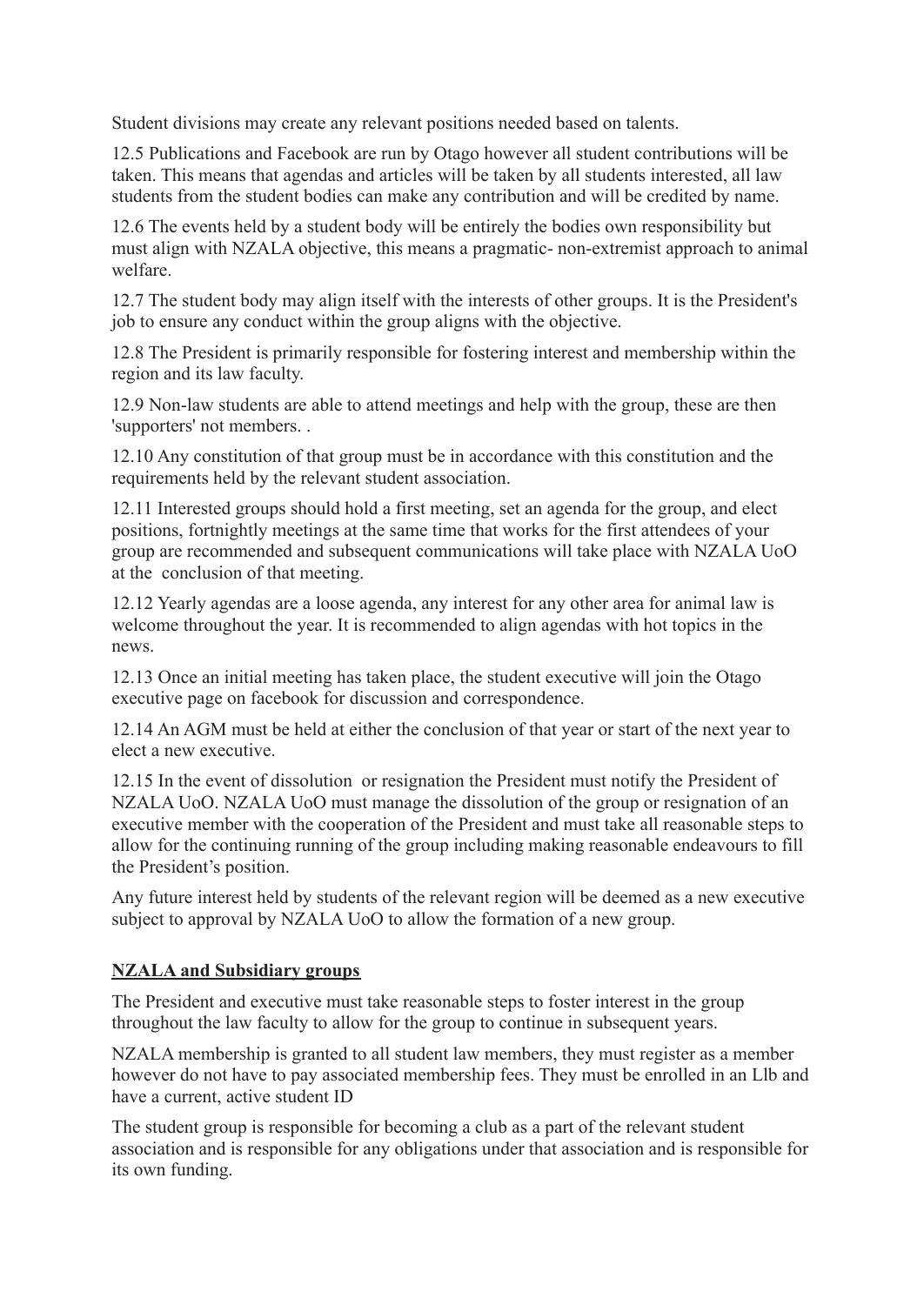### **Declaration**

NZALA UoO hereby adopts and accepts this constitution as a current operating guide regulating the actions of members.

## **Schedule One:**

# **Negotiation agreement between NZALA and OSALDF 2018:**

### **Confidential between:**

Otago Student Animal Legal Defense (OSALDF) and New Zealand Animal Law Association (NZALA).

#### **Proposed Transition:**

SALDF (USA) has strongly advised us to become affiliated with New Zealand Animal Law Association (NZALA).

NZALA will be recognised as the parent group and SALDF must change its name in recognition of this.

NZALA has proposed that OSALDF keep its name and grant opportunities with SALDF, however, SALDF strongly advises us to discontinue affiliation with SALDF and it recognises that SALDF has worked hard to gain reputation and success with its current name and offers to keep funding grants open to our group for the remainder of 2018 and 2019.

#### **NZALA: About:**

NZALA is a charitable trust, it is currently run by an executive consisting of volunteers. NZALA consists of Lawyers and Law students.

It is currently funding its own private prosecution under the Animal Welfare Act. It is a non-extremist group, therefore, does not protest or officially support mainstream animal rights ventures and has a law- based, pragmatic and factual approach.

This approach directly aligns with OSALDF.

#### **OSALDF About:**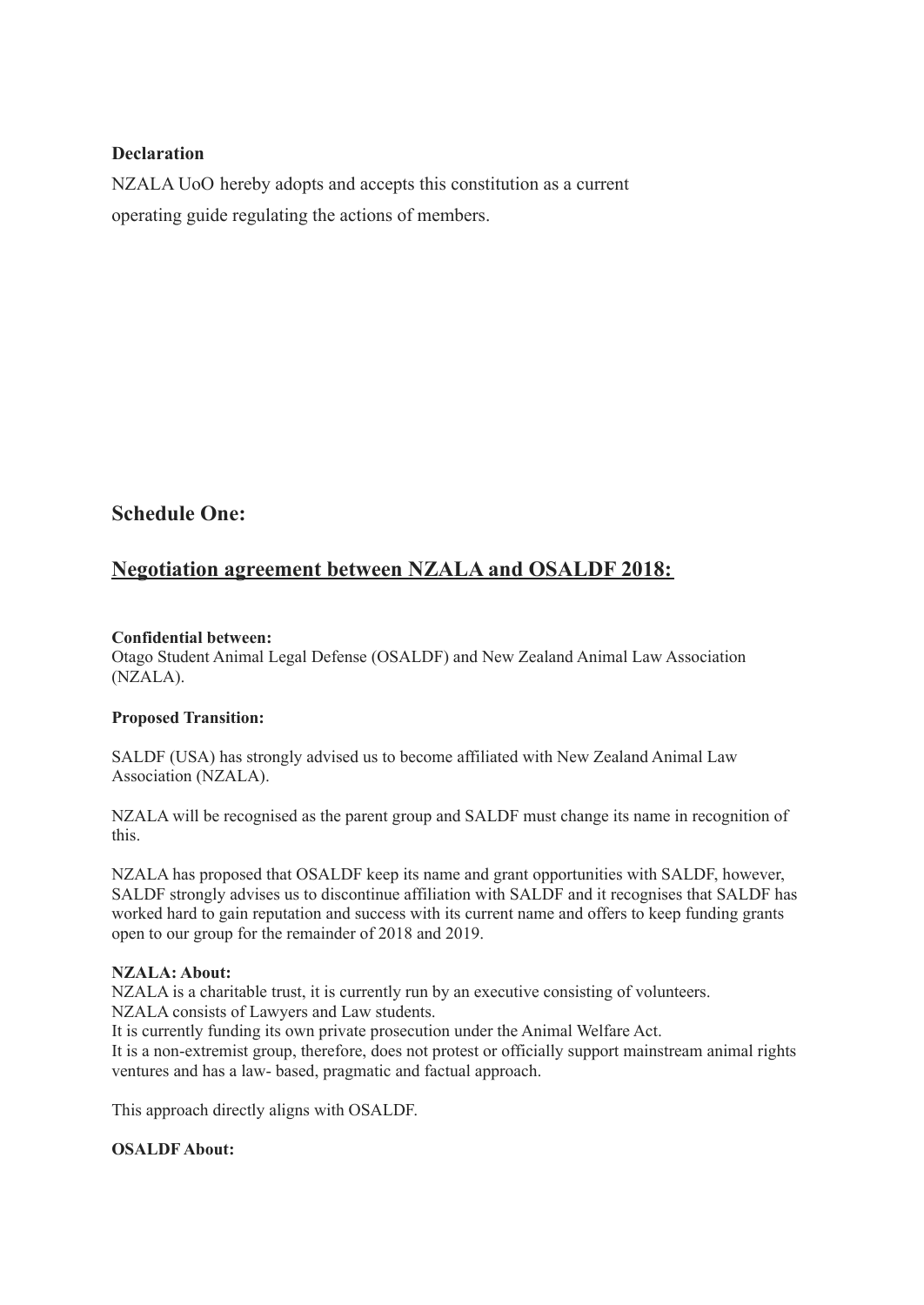SALDF is a non-incorporated organisation affiliated to the University of Otago through clubs registration under the Student Association.

It is run by volunteer students currently undertaking their law degree, it is open to members of the public that have a strong interest in animal law and also university professors.

SALDF runs an annual 'Animal Law Week' around September which is the main event of the year. The week usually consists of prominent animal law talks including strong interest topics such as the status of marine animals in New Zealand and hosts speakers from other animal rights groups such as SAFE.

SALDF effects meaningful change through a pragmatic and law-based approach. It was the recipient of the SALDF 'Chapter of the Year' award in 2017 after an interesting and successful Animal Law Week and successfully lobbying the Dunedin City Council to implement a database for deceased cats.

**As a result of a meeting on 1 July 2018, President of OSALDF Rachel Stedman, Executive member Farah Hussain and University of Otago Associate Professors Marcelo Rodriguez-Ferrere, Nicola Wheen and NZALA President Saar Cohen-Ronen have suggested the following obligations to be taken on by both organisations.**

**Student-parent body**: OSALDF will be responsible for furthering interest in animal law in universities in New Zealand including being the first reference for any future student animal law groups involved with universities.

#### **Media:**

OSALF runs a facebook page <https://www.facebook.com/OtagoStudentAnimalLegalDefenseFund/> And sends seasonal newsletters

It also submits on MPI proposals and parliamentary bills.

SALDF expressed the need for some flexibility with the use of media to further the student group's agenda, however, is happy to attune any statements or newsletters to match NZALA.

#### **Recent media links:**

<https://www.odt.co.nz/news/dunedin/work-animal-research-centre-begin>

<https://www.odt.co.nz/news/dunedin/dcc/dcc-urged-scan-dead-cats-microchips>

[https://www.newshub.co.nz/home/new-zealand/2017/08/more-than-10k-animals-euthanised-at-univer](https://www.newshub.co.nz/home/new-zealand/2017/08/more-than-10k-animals-euthanised-at-university-of-otago-in-2016.html) [sity-of-otago-in-2016.html](https://www.newshub.co.nz/home/new-zealand/2017/08/more-than-10k-animals-euthanised-at-university-of-otago-in-2016.html)

#### **RHDV Submission:**

<http://rachelmariastedmansaldf.blogspot.com/2017/12/otago-studentanimal-legal-defense-fund.html>

**NZALA executive:** NZALA to have one member of the executive of 'OSALDF'sitting on the NZALA board.

OSALDF and NZALA suggests that this will be the President.

**Constitution**: OSALDF will be putting the constitution into writing in 2018, therefore, this is a good opportunity to realign any important matters in accordance with NZALA.

**Animal Law week:** NZALA will work in collaboration with OSALDF and contribute to the success of the Otago Animal Law Week and will provide speakers and/or help the student body with networking and promotion.